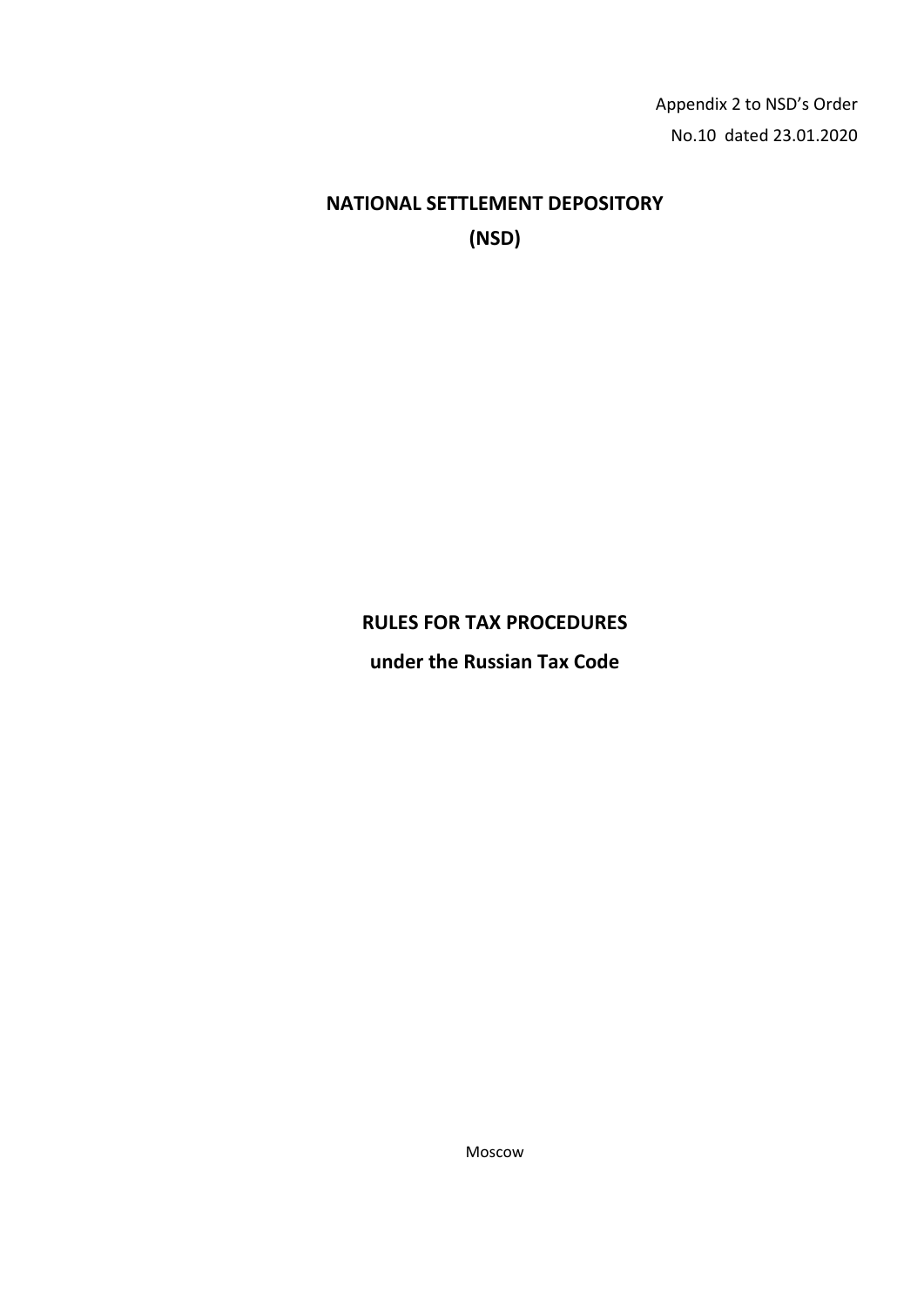#### **TABLE OF CONTENTS**

| 1   | <b>General Provisions</b>                                                           | 3              |
|-----|-------------------------------------------------------------------------------------|----------------|
| 2   | <b>Terms and Definitions</b>                                                        | 3              |
| 3   | Amendments to the Rules                                                             | 4              |
| 4   | Rules for Payment of Income on Securities and Tax Procedures                        | 4              |
| 5   | Specific Rules Applied to Particular Types of Securities                            | 5              |
| 5.1 | <b>EQUITIES</b>                                                                     | 5              |
| 5.2 | <b>BONDS</b>                                                                        | 6              |
| 6   | <b>Payment Deadlines</b>                                                            | $\overline{7}$ |
| 7   | Quick Tax Adjustment Procedure                                                      | 10             |
| 8   | <b>Tax Disclosure Statement Form</b>                                                | 12             |
| 9   | Standard Procedure for Tax Refund through Tax Authorities of the Russian Federation |                |
| 10  | Appendices (Forms GS650 and GS651)                                                  | 17             |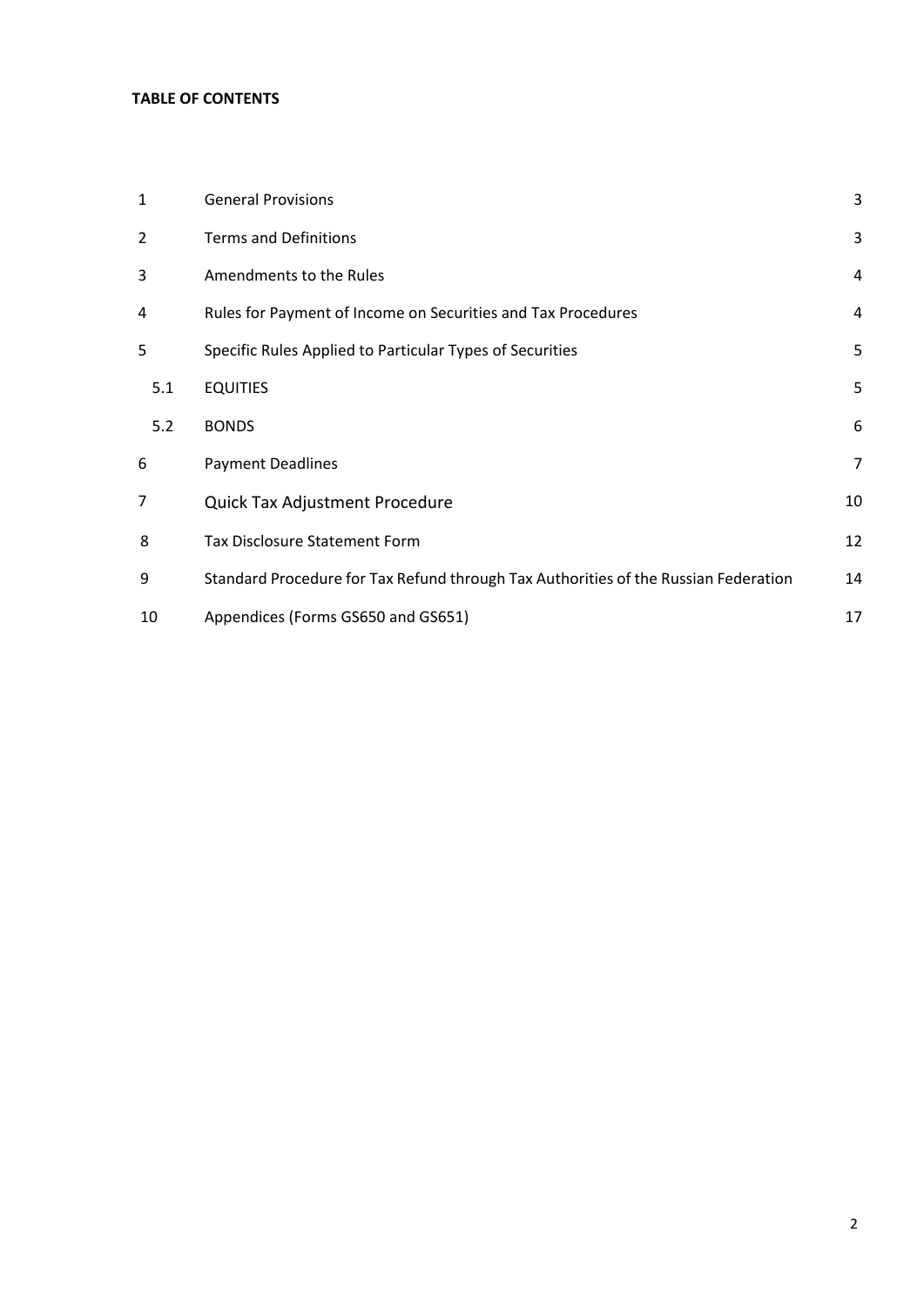#### **1. General Provisions**

These Rules for Tax Procedures under the Russian Tax Code (the "Rules") shall govern relationships between foreign nominees and National Settlement Depository ("NSD" or the "Depository") acting as a Withholding Agent in the course of paying out income on securities to NSD's Clients.

NSD shall allow access to these Rules and any and all amendments thereto by any interested party (regardless of the purpose of receipt of such information), by posting the same on NSD's official web site a[t www.nsd.ru](http://www.nsd.ru/) ("NSD's official web site").

#### **2. Terms and Definitions**

In these Rules, the following terms shall have the following meanings:

| "Russian Tax Code"              | The Tax Code of the Russian Federation;                            |  |  |
|---------------------------------|--------------------------------------------------------------------|--|--|
| "Withholding Agent"             | A person required by the Russian Tax Code to calculate and         |  |  |
|                                 | withhold taxes from a taxpayer and to pay such taxes withheld      |  |  |
|                                 | to the budget of the Russian Federation;                           |  |  |
| "Withholding Agent Functions"   | A Withholding Agent's duties to calculate and withhold taxes       |  |  |
|                                 | and submit reports to tax authorities of the Russian Federation;   |  |  |
| "Tax Disclosure"                | Summary information disclosed by a foreign nominee to a            |  |  |
|                                 | Withholding Agent in accordance with article 214.6 or 310.1 of     |  |  |
|                                 | the Russian Tax Code;                                              |  |  |
| "Updated Tax Disclosure"        | A Tax Disclosure statement submitted, in due time, to update       |  |  |
|                                 | the summary information disclosed by a foreign nominee to a        |  |  |
|                                 | Withholding Agent in accordance with article 214.6 or 310.1 of     |  |  |
|                                 | the Russian Tax Code;                                              |  |  |
| "Quick Tax Adjustment           | A procedure for adjustment of tax liabilities and claims on the    |  |  |
| Procedure"                      | basis of an Updated Tax Disclosure statement;                      |  |  |
| "DTTs"                          | Double taxation treaties of the Russian Federation;                |  |  |
| "Authorized Tax Representative" | A person authorized by a foreign nominee to submit Tax             |  |  |
|                                 | Disclosure statements for the purpose of complying with the        |  |  |
|                                 | provisions of articles 214.6 or 310.1 of the Russian Tax Code. The |  |  |
|                                 | authority of an Authorized Tax Representative shall be certified   |  |  |
|                                 | by a power of attorney;                                            |  |  |
| "Recordkeeping System"          | A software and hardware system being used by the Depository        |  |  |
|                                 | for the purposes of depository operations.                         |  |  |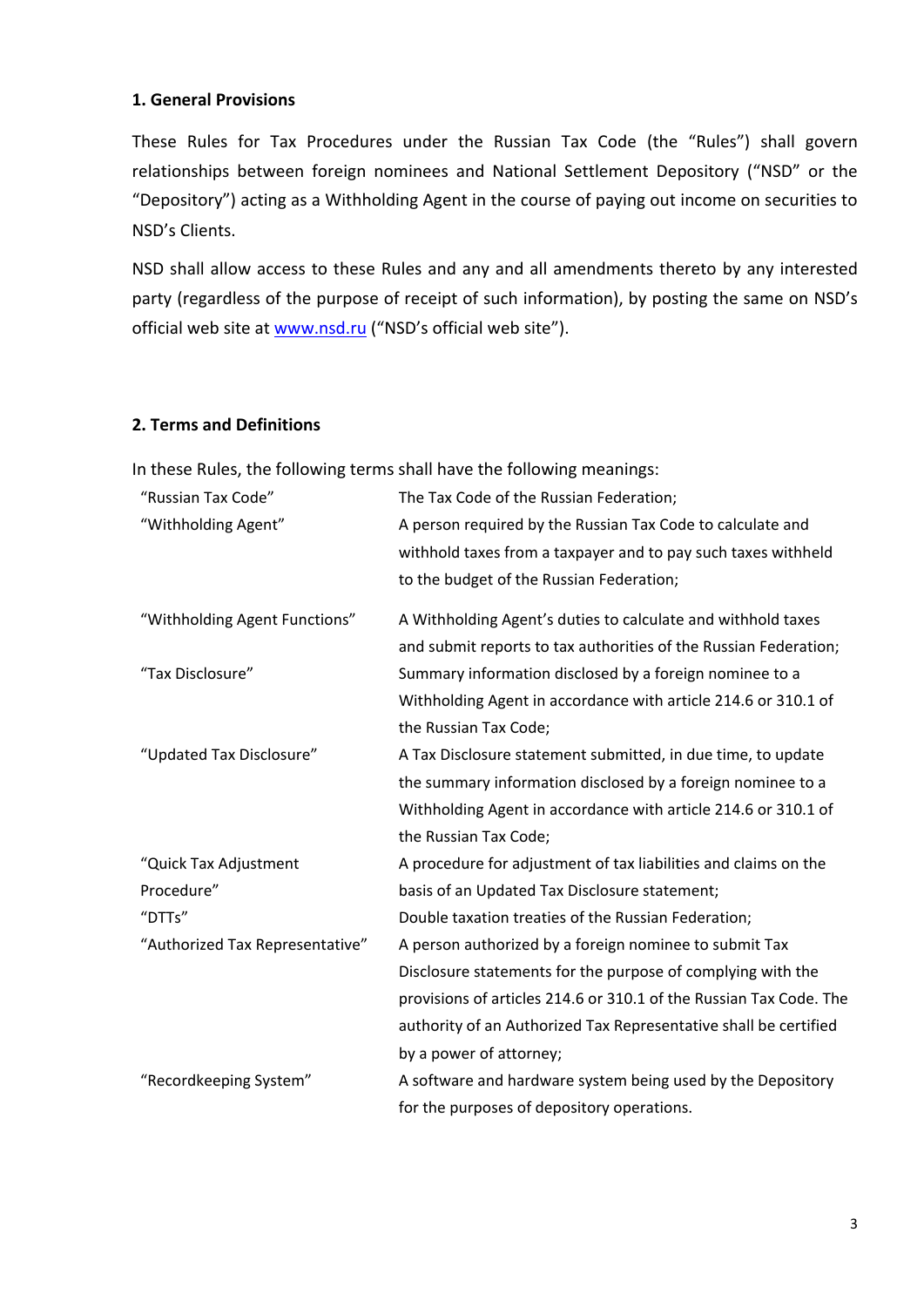The key terms used in these Rules shall be interpreted in accordance with the Russian Federation laws.

## **3. Amendments to the Rules**

NSD may unilaterally amend these Rules. NSD shall notify any and all amendments to these Rules to the Clients at least ten days prior to their effective date by posting a new version of the Rules on NSD's official web site.

Where any amendments hereto are required to be made as a result of any amendments made to laws or regulations of the Russian Federation, such amendments hereto shall take effect on the effective date of the relevant laws or regulations.

The above notice shall be deemed to have been given when the relevant information is posted on the Depository's web site. Clients shall be solely responsible for monitoring such information on NSD's web site and for receiving such information.

## **4. Rules for Payment of Income on Securities and Tax Procedures**

When paying out income in the cases stipulated by the law, NSD shall act a Withholding Agent, and as such calculate and withhold taxes on the basis of Tax Disclosure statements submitted for foreign nominee securities accounts. In such cases, funds shall be remitted to Clients less the taxes withheld.

Under the law, NSD shall pay out income (income less withheld taxes):

- to accounts of foreign nominees, owners – no later than seven (7) business days of the income receipt date, but no earlier than the payment date determined by the issuer; or

- to accounts of those Clients who act as a nominee or as a fiduciary manager – no later than one business day of the income receipt date, but no earlier than the payment date determined by the issuer.

Where the funds from the bonds issuer are received to NSD's correspondent account at an earlier date, NSD shall not pay out income until after the income payment date.

Where the funds required for paying out income are received to NSD's correspondent account before 5.00 pm (Moscow time), the income shall be paid out by NSD on the then current business day. Where the funds are received after 5.00 pm (Moscow time), the income shall be paid out by NSD on the next business day.

Upon payment of income, Clients shall be provided with a GSRUB Form notice (for payments in Russian rubles) or GSCUR Form notice (for payments in a foreign currency).

In addition, foreign nominees shall be provided with the following reports via the SWIFT system (FileAct service) and NSD's EDI System: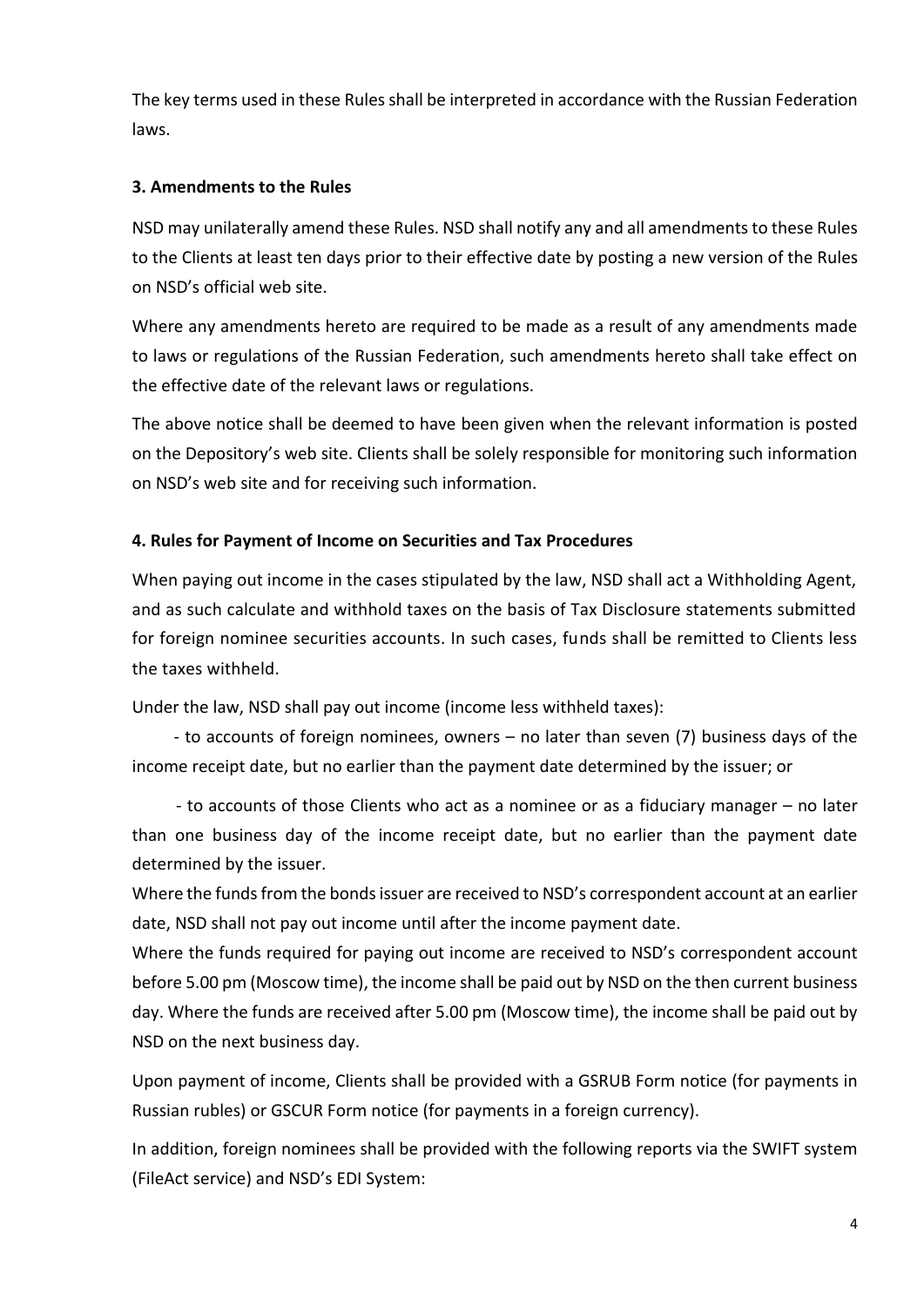- A Tax Disclosure processing report in XML format (Form GS650), containing comments and tax rates applied by NSD for each line (entry) in the Tax Disclosure statement; and

- A Withholding Agent's tax calculation and withholding report in XML format (Form GS651) issued upon the payment.

Forms GS650 and GS651 are available in Appendices to the Rules and on NSD's official web site (in the *'Tax management'* section).

For the purpose of paying out income on securities, NSD shall remit funds both to accounts held by Clients with NSD, and accounts held by Clients with any other credit organization. Where payments are made directly to accounts held by Clients with NSD, the speed of payment processing does not depend on the Bank of Russia's or correspondent banks' payment system.

## **Notes:**

a. When submitting information or Tax Disclosure or Updated Tax Disclosure statements, please bear in mind that information disclosure and income payment are only possible on business days in the Russian Federation (*i.e.*, any days, other than weekend days and public holidays in the Russian Federation).

b. The full list of notifications and messages interchanged between NSD and its Clients and related to payments and tax procedures is available on NSD's official web site (in the *'Tax management'* section), in the *'List of Notifications and Messages'* table.

## **5. Specific Rules Applied to Particular Types of Securities**

# **5.1. EQUITIES**

# **Notification (Reminder) of Tax Disclosure**

Upon receipt of the relevant information from a securities issuer, NSD shall notify its Clients and foreign nominees of the record date (RD) and the dividend per share amount.

A preliminary notification of payment in SWIFT format (MT564 Pre-advice) or in HTML format (as per the EDI Details Form filed by the Client) and a request for Tax Disclosure (SWIFT message – MT564 DSCL) specifying the balance of securities in the foreign nominee securities account as at the end of business hours on the date RD shall be sent to the Client on the date RD+1, at 5.00 am (Moscow time).

# **Dividend Payment**

Under the law:

- the record date (RD) on which the persons entitled to receive the dividends in accordance with the decision to pay (declare) such dividends may not be earlier than 10 days, or later than 20 days, of the decision date;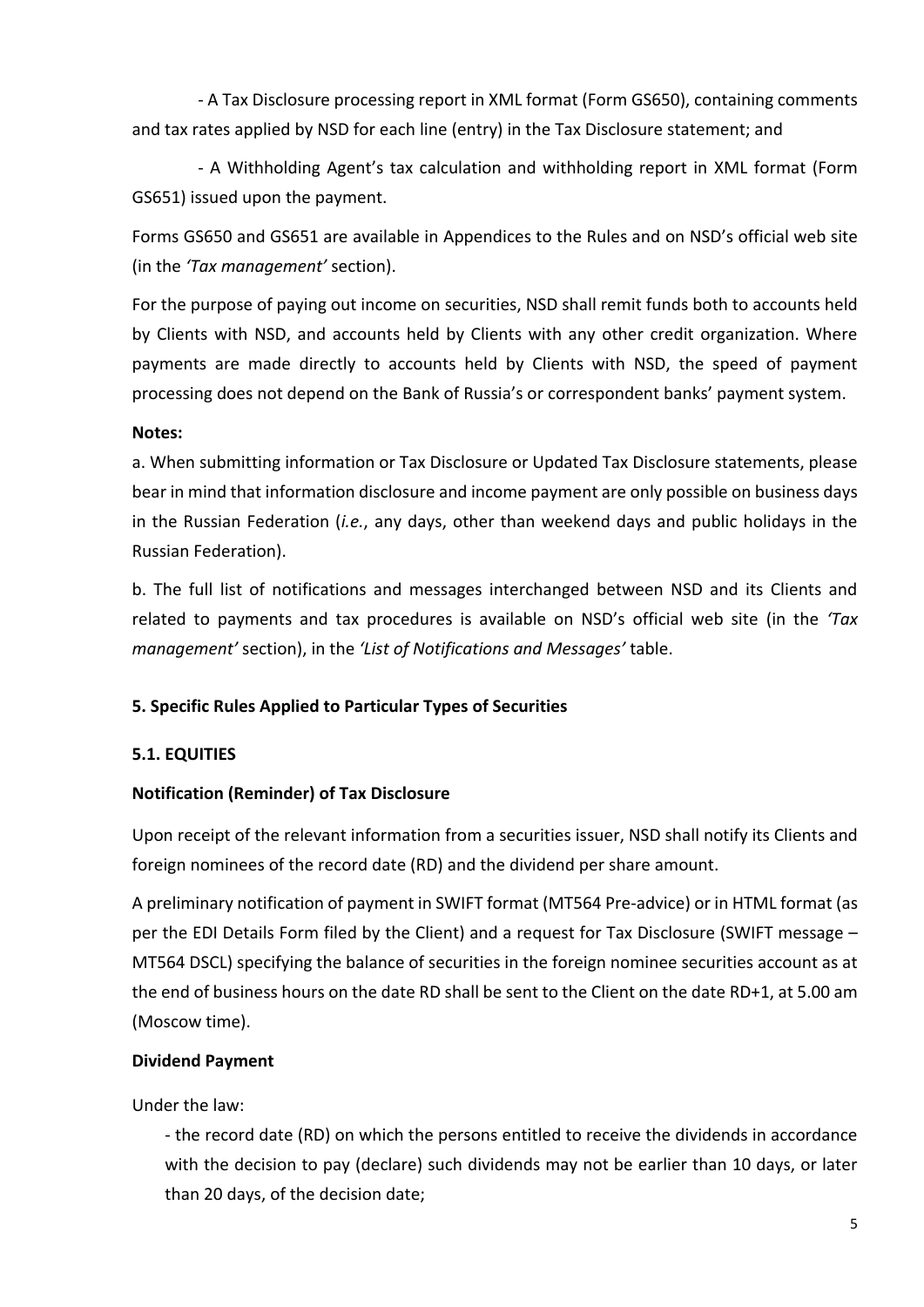- the time period within which the issuer will pay the dividends to nominees or trustees being professional securities market participants must not exceed 10 business days of the record date (RD+10).

The diagram showing the above time periods applicable to dividend payment is available on NSD's official web site (in the *'Tax management'* section).

## **Deadlines for Tax Disclosure**

A Tax Disclosure statement required for the purpose of paying out dividends on Russian equities shall be submitted by a foreign nominee before the dividend payment date, but no later than 7 (seven) business days of the record date (no later than RD+7).

Where a foreign nominee fails to submit a Tax Disclosure statement to NSD in the manner prescribed and within the above time limits (RD+7), NSD shall apply the maximum tax rate for dividend income (15%):

- at the day of receiving the funds from the issuer, if the issuer has transferred the funds to NSD later than on RD+7, i.e. if PD>RD+7; or

- on the last date of the time period prescribed by the Russian Federation laws for Tax Disclosure, if PD<RD+7.

In this case, tax adjustment will be possible:

- either as part of the Quick Tax Adjustment Procedure, at the rates permitted by the relevant DTTs and the Russian Tax Code for application by a Withholding Agent with respect to dividend income; or

- upon a taxpayer's application, through tax authorities of the Russian Federation (including when claiming any reduced tax rate, subject to compliance with certain terms and conditions (such as the amount of investment and the time during which the investment has been held) and upon submission of necessary documents proving eligibility to claim such reduced tax rate).

# **5.2. BONDS**

The amount payable to a Client shall be calculated based on the quantity of securities held in the Client's account as at the end of business hours on the business day preceding the date determined in accordance with the document evidencing the rights attached to the securities, and on which the distributions on the securities are to be paid.

## **Notification (Reminder) of Tax Disclosure**

A preliminary notification of forthcoming payment of income on bonds (SWIFT message – MT564 Notification) shall be sent to a foreign nominee on the dates PD-21 and PD-1 (calendar days). For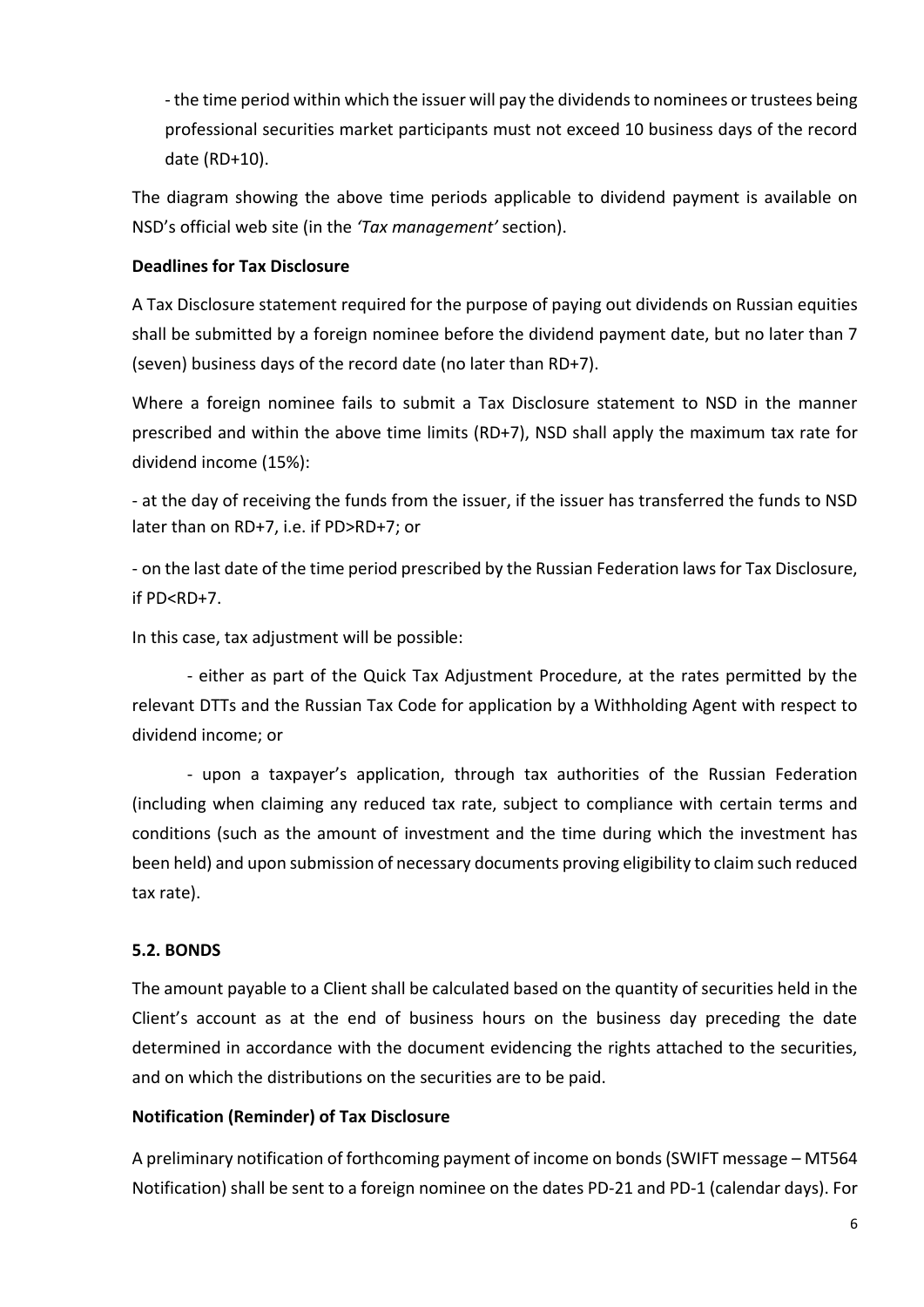the purpose of sending notifications, the Russian calendar of weekend days and public holidays shall be taken into account. Where the actual date is the last business day before weekend days or before a public holiday, the aforementioned messages to be sent on such weekend day or public holiday will be generated on that date.

A preliminary notification of payment in SWIFT format (MT564 Pre-advice) or in HTML format (as per the EDI Details Form filed by the Client) and a request for Tax Disclosure (SWIFT message – MT564 DSCL) specifying the balance of securities in the foreign nominee securities account as at the end of business hours on the date RD shall be sent to the Client on the date RD+1, at 5.00 am (Moscow time).

## **Deadlines for Tax Disclosure**

In accordance with the Russian Tax Code, a Tax Disclosure statement required for the purpose of paying out income on bonds shall be submitted by a foreign nominee before the income payment date, but no later than 5 (five) business days of the date on which the Depository has disclosed information on the payment of distributions on Russian bonds to Depository's Clients (nominees or trustees), on NSD's official web site, in the manner, within the time limits, and to the extent required by the Russian Federation laws.

Thus, the deadline for Tax Disclosure depends on the date of information disclosure by NSD, due to which a Tax Disclosure statement required for the purpose of paying out income on Russian bonds may be submitted not only on the date PD, but also at a later date (up to PD+1+5). Where income on bonds is paid by NSD on the date PD+1 and disclosed by NSD on the date PD+2, the deadline for Tax Disclosure by a foreign nominee will be PD+2+5.

Where a foreign nominee fails to submit a Tax Disclosure statement to NSD in the manner prescribed and within the above time limits, NSD shall apply the maximum tax rate for interest income (30%):

Foreign nominees may receive information regarding the deadline for Tax Disclosure on bonds either on NSD's official web site (in the *'Tax management'*section) or from the account manager.

The diagram showing the above time periods is available on NSD's official web site (in the *'Tax management'* section).

#### **6. Payment Deadlines**

Income shall be paid by NSD within the time established by Russian law to the following Clients:

- A. Nominees and fiduciary managers being professional securities market participants;
- B. Russian resident legal entities for owner securities accounts;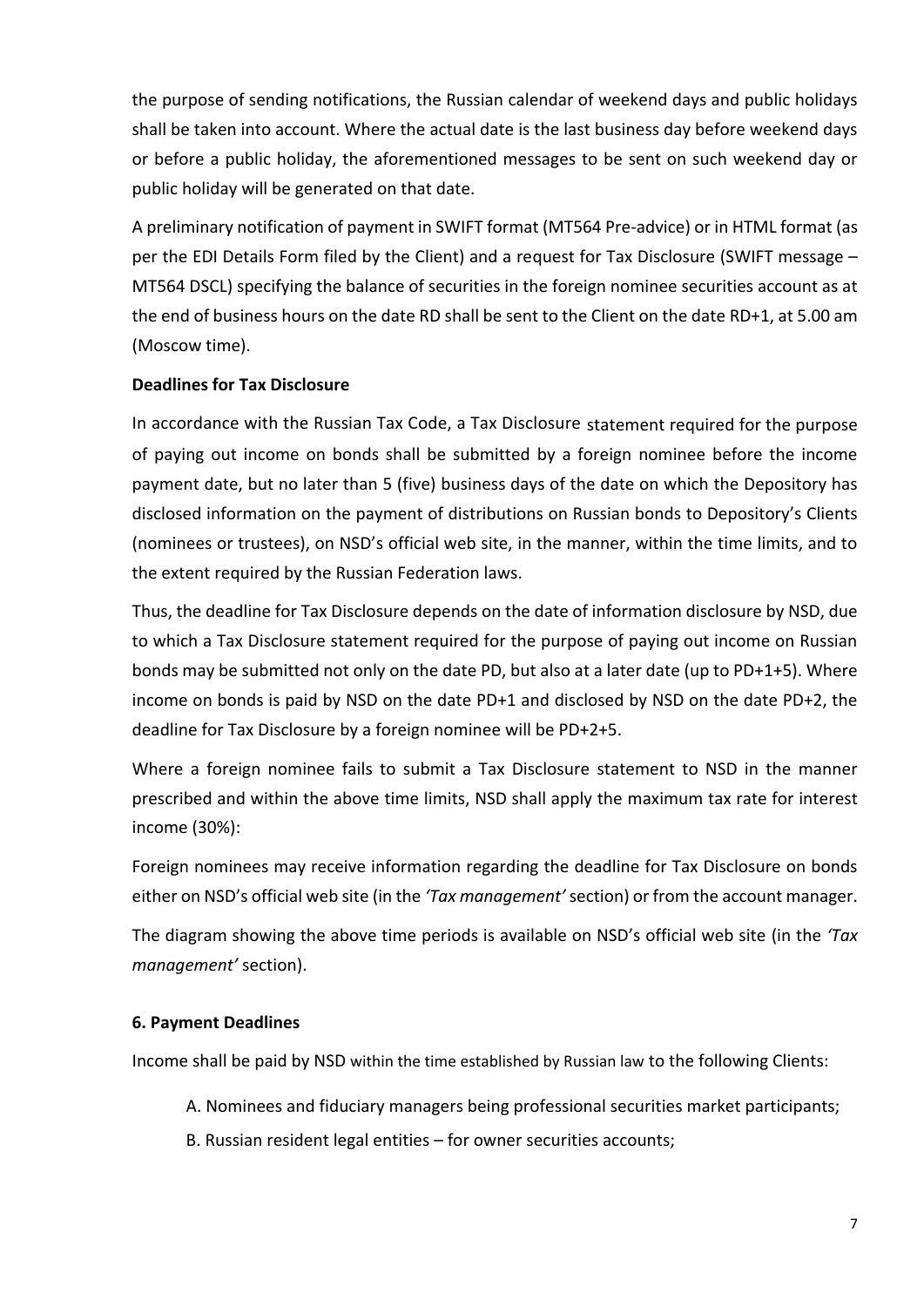C. Russian non-resident legal entities – for owner securities accounts (provided that, if no document proving the jurisdiction of the legal entity and its eligibility to claim tax privileges is provided to NSD beforehand and in the manner prescribed, NSD will apply the general tax rates under the Russian Tax Code);

D. Foreign nominees and Russian non-resident legal entities – for owner securities accounts, if, in accordance with the Russian Tax Code:

- A Withholding Agent is not required to withhold tax on income payable on securities (*e.g.*, on Russian federal government securities, Russian subfederal bonds, or Russian municipal bonds subject to mandatory centralized safekeeping); or

- Income is to be taxed at the rate of 0%; or

- Taxation of income is not provided for by the Russian Tax Code;

E. Foreign nominees, if a Tax Disclosure statement has been received by the time of payment (to reduce the time required to agree upon the applicable tax rates with NSD, such Tax Disclosure statement may contain the following wording marked: "Pay forthwith, without further disclosures").

NSD will take all necessary measures to pay out income on the next business day following the day on which NSD receives funds. Where the funds are received to NSD's correspondent account before 5.00 pm (Moscow time) on the payment date, the income to the above Clients can be paid out by NSD on the then current business day. Where the funds are received after 5.00 pm (Moscow time), the income can be paid out by NSD on the next business day.

Subject to compliance with the above terms and conditions, income shall be paid to a foreign nominee on the date of receipt of the relevant Tax Disclosure statement, provided that such Tax Disclosure statement in electronic format is received by NSD by 4.00 pm (Moscow time) on the payment date. Where the Tax Disclosure statement in electronic format is received by NSD after 4.00 pm (Moscow time), income shall be paid to the foreign nominee on the immediately next business day.

NSD is capable to and may pay out income at earlier times after the receipt of a Tax Disclosure statement in electronic format, *e.g.*:

If a Tax Disclosure statement is received by NSD before 9.30 am (Moscow time), income shall be paid as part of the Bank of Russia's 2<sup>nd</sup> batch at 2.00 pm;

If a Tax Disclosure statement is received by NSD before 11.30 am (Moscow time), income shall be paid as part of the Bank of Russia's  $3<sup>rd</sup>$  batch at 4.00 pm;

If a Tax Disclosure statement is received by NSD before 1.30 pm (Moscow time), income shall be paid as part of the Bank of Russia's  $4<sup>th</sup>$  batch at 6.00 pm; and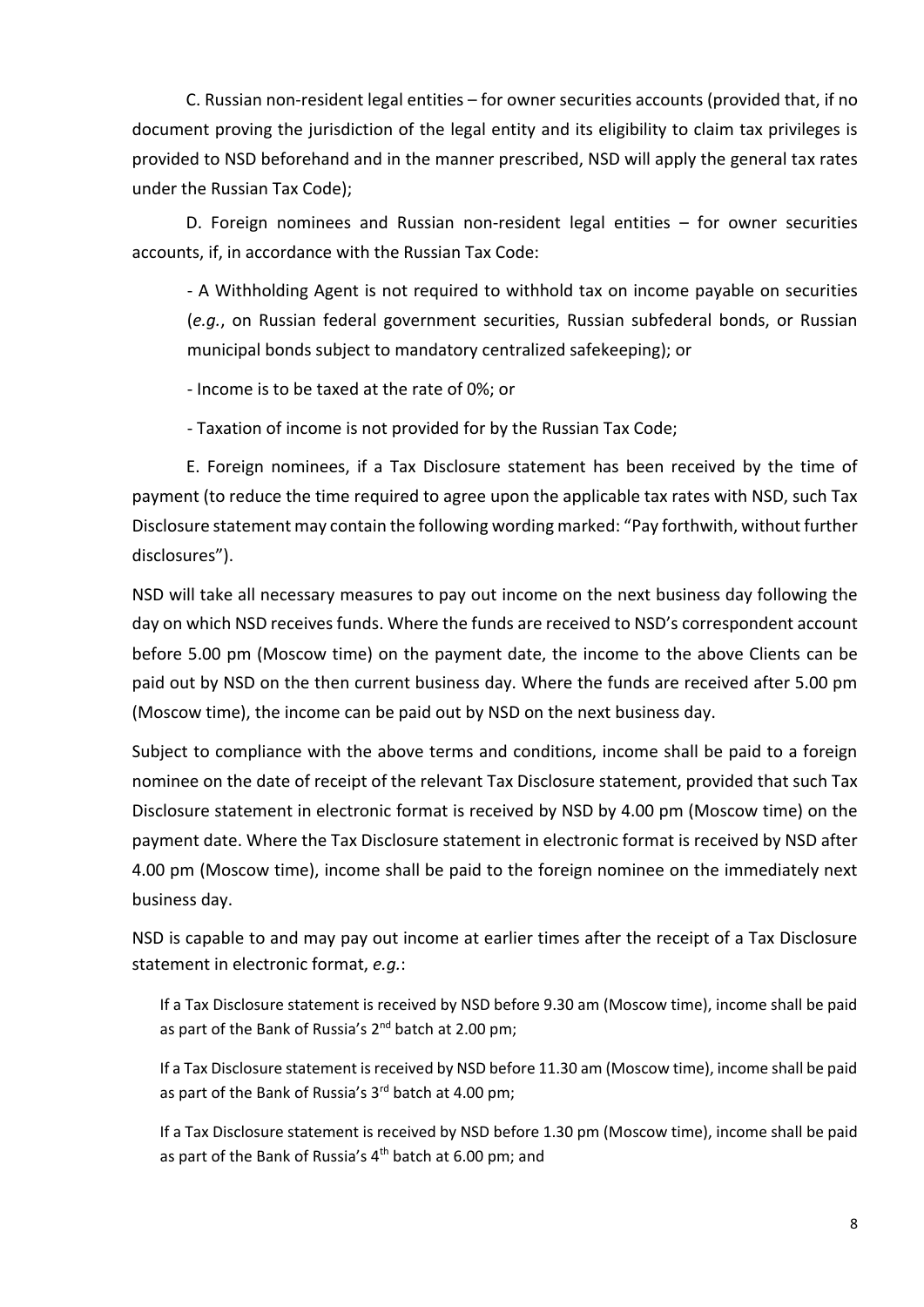If a Tax Disclosure statement is received by NSD before 4.00 am (Moscow time), income shall be paid as part of the Bank of Russia's 5<sup>th</sup> batch at 8.30 pm.

Upon receipt of a Tax Disclosure statement in electronic format, containing the following wording marked: "Pay forthwith, without further disclosures", NSD will make the payment on the basis of a separate payment statement, without waiting Tax Disclosure statements from other Clients or without waiting until 4.00 pm (Moscow time) on the then current day.

After the payment is made, any adjustments in a Tax Disclosure statement may only be made as part of the Quick Tax Adjustment Procedure, within 25 business days of the tax calculation and payment date, on the basis of updated summary information.

Where a Tax Disclosure statement received does not contain the following wording marked: "Pay forthwith, without further disclosures", NSD will act as follows:

A. Provided that the latest Tax Disclosure statement received does not give rise to any question as to the applicability of any tax rate or relief, NSD shall calculate and withhold taxes and pay out the income payable;

B. Provided that the latest Tax Disclosure statement received gives rise to any question as to the applicability of any tax rate or relief, NSD shall:

- Return the Tax Disclosure statement to the foreign nominee, with comments made by NSD in the relevant lines in such Tax Disclosure statement;

- Wait for the foreign nominee to re-submit a Tax Disclosure statement containing full details;

- Upon receipt of such re-submitted Tax Disclosure (that either does not give rise to any question or contains the following wording marked: "Pay forthwith, without further disclosures"), pay out the income payable; and

- Where no Tax Disclosure is re-submitted before the statutory deadline, pay out the income on the basis of the latest Tax Disclosure statement available, or, where no such Tax Disclosure statement is available, apply the maximum tax rates of 15% (for dividend income) or 30% (for interest income).

Where a foreign nominee fails to submit a Tax Disclosure statement to NSD before 4.00 pm (Moscow time) of the last day of the time period allowed by the law for income payment and Tax Disclosure, NSD shall apply the maximum 15% or 30% tax rate. In this case, tax adjustment will be possible:

- either as part of the Quick Tax Adjustment Procedure through NSD, by applying all of the applicable tax rates and tax privileges claimed; or

- upon a taxpayer's application, through tax authorities of the Russian Federation, by applying all of the applicable tax rates and tax privileges claimed.

#### **Notes:**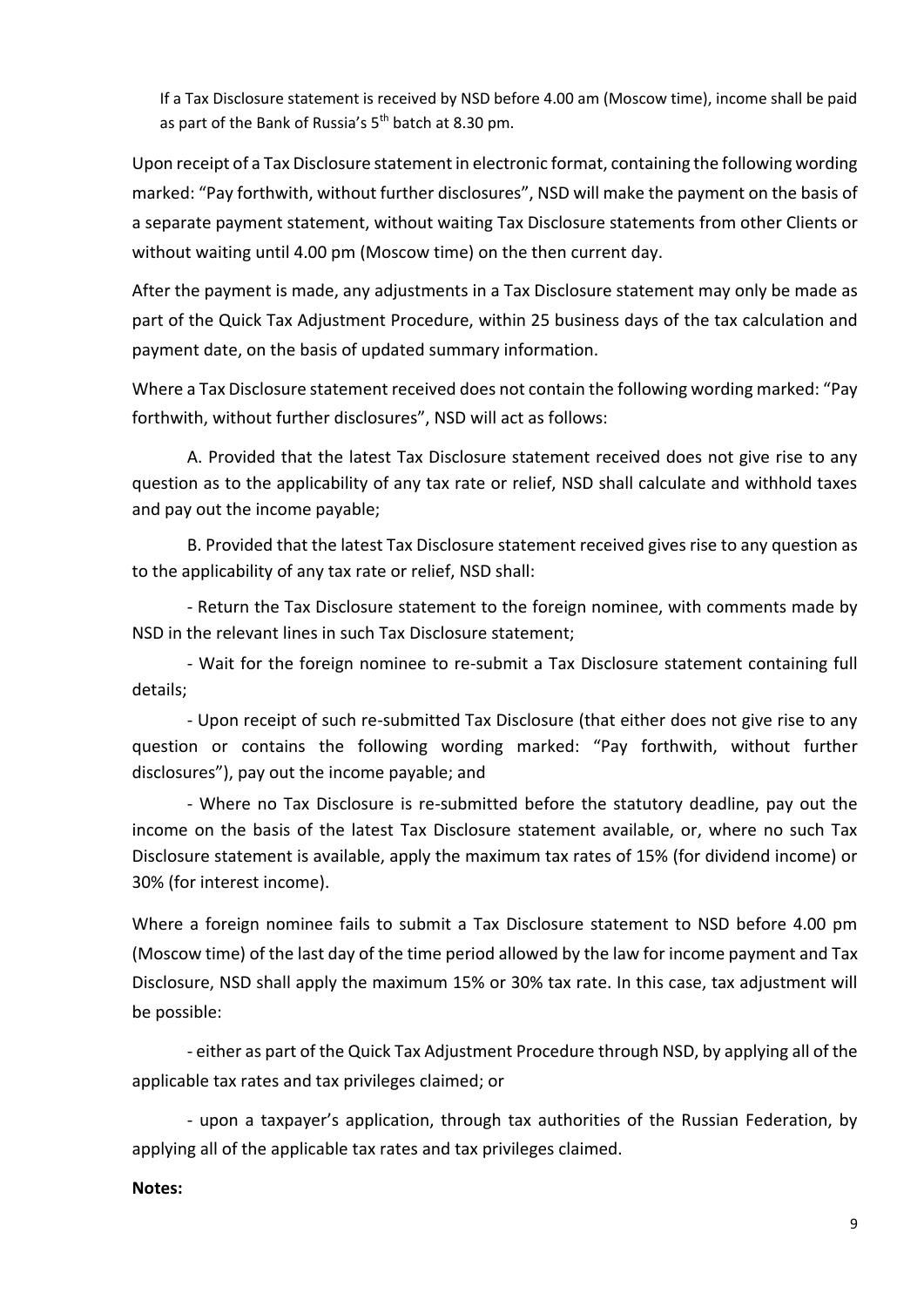a. For the purposes of making payment at the earliest date possible, with tax withholding at the maximum rate of 15% or 30%, a foreign nominee may submit to NSD a Tax Disclosure statement, in which the entire quantity of securities held in such foreign nominee's securities account is specified in the relevant field in Section 3 (*Information on Securities with Undisclosed Tax Jurisdiction*) of the Tax Disclosure Statement. In this case, Section 1 (*Internal Information*) shall include the following wording marked: "Pay forthwith, without further disclosures" (value "Y").

b. Such Tax Disclosure statement shall only supersede the previous Tax Disclosure statement if the Withholding Agent has not yet paid the income. Where the income has already been paid by the Withholding Agent, NSD shall treat such Tax Disclosure statement as an Updated Tax Disclosure statement submitted for the purposes of the Quick Tax Adjustment Procedure.

c. An Updated Tax Disclosure statement submitted for tax adjustment purposes in a timely fashion shall always supersede the previous Updated Tax Disclosure statement.

d. A Tax Disclosure statement not accepted by NSD for processing due to any technical issue shall not supersede the previous Tax Disclosure statement related to the same payment.

#### **7. Quick Tax Adjustment Procedure**

Within 25 business days in the Russian Federation following the tax calculation and withholding date, a foreign nominee may submit an Updated Tax Disclosure statement (in an summary form) for the purposes of adjusting the tax withheld (either upwards, or downwards). Updated Tax Disclosure statements are accepted by NSD in electronic form no later than 11:59:59 pm (Moscow time) on the  $25<sup>th</sup>$  business day.

For the purposes of tax adjustment, on the  $26<sup>th</sup>$  business day following the tax calculation and withholding date, NSD will apply the latest Tax Disclosure statement received by NSD during the period applicable to the Quick Tax Adjustment Procedure. Upon completion of tax adjustment, NSD shall reissue the following reports to the foreign nominee:

- A Tax Disclosure processing report (Form GS650); and

- A Withholding Agent's tax calculation and withholding report (Form GS651).

Where the tax amount is adjusted downwards, the excess amount withheld shall be remitted to the foreign nominee to the bank account designated for income payments, within the period between the 27<sup>th</sup> and 29<sup>th</sup> business days following the tax calculation and withholding date.

Where the tax amount is adjusted upwards, the foreign nominee shall refund the overpaid amount to NSD's correspondent account IN THE CURRENCY OF INCOME PAYMENT.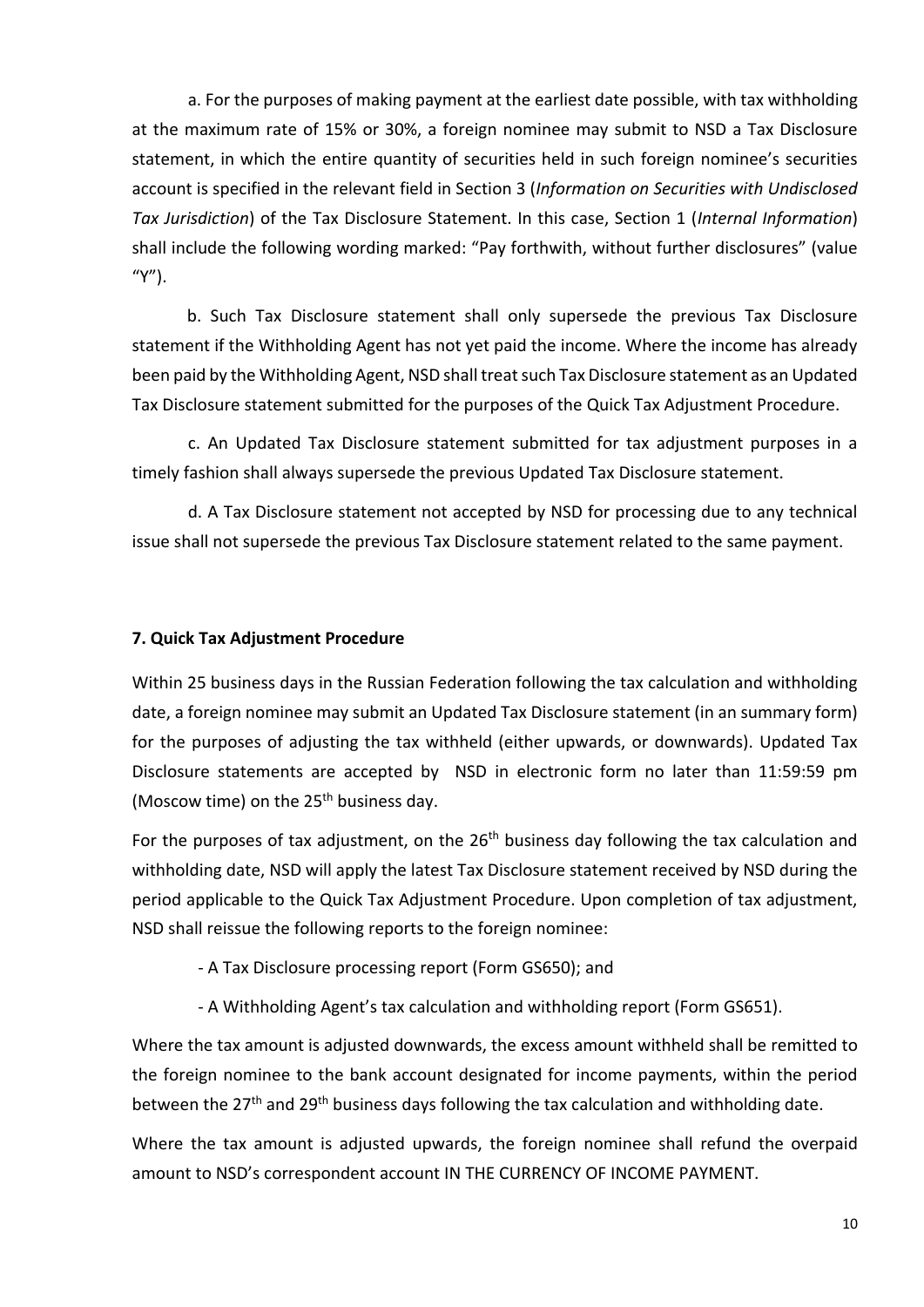NSD may neither accept an Updated Tax Disclosure statement, nor adjust the earlier withheld tax, provided that the full amount to be paid to the budget of the Russian Federation is not received to NSD's correspondent account (detailed below) within 25 business days in the Russian Federation following the tax calculation and withholding date.

| Beneficiary:                                     | <b>NSD</b>           |
|--------------------------------------------------|----------------------|
| Beneficiary account:                             | 47422*               |
| Beneficiary institution:                         | NSD, Moscow          |
| Beneficiary institution's correspondent account: | 30105810345250000505 |
| Beneficiary institution's BIC:                   | 044525505            |

\* Account 47422 shall contain 20 characters and be opened with NSD before making payments, separately for each Client. Where the number of account 47422 is not received by a foreign nominee from the foreign nominee's account manager, the *'Beneficiary Account'* field in the payment order may be filled in with twenty zeroes.

To enable NSD to identify the funds, a foreign nominee is advised to include the following details in the *'Details of Payment'* field in the payment order:

- Unique reference of the corporate action; and

- Securities account/clearing securities sub-account number.

Example: "Refunding to the withholding agent for the purposes of tax adjustment: corporate action's reference:  $\qquad \qquad$ , securities account No.  $\qquad \qquad$ ".

An Updated Tax Disclosure statement required for the purposes of the Quick Tax Adjustment Procedure shall be submitted:

- an unlimited number of times, within the time limits allowed for the Quick Tax Adjustment Procedure;

- using standard Tax Disclosure statement forms (it shall be required to update information with respect to the entire quantity of securities held, and it is not allowed to update only some of the entries (lines) in a Tax Disclosure statement);

- without sticking to the order of lines or entries in Section 2 (*Summary Tax Information*) of a Tax Disclosure statement;

- without sorting out any lines or entries in Section 2 (*Summary Tax Information*) of a Tax Disclosure statement; and

- with the wording specifically stating that the funds will be refunded to NSD in the event the tax is adjusted upwards (Section 1, *Internal Information*).

Where, upon tax adjustment upwards, the required amount to be paid to the budget of the Russian Federation is not received by NSD, NSD as a Withholding Agent shall, in accordance with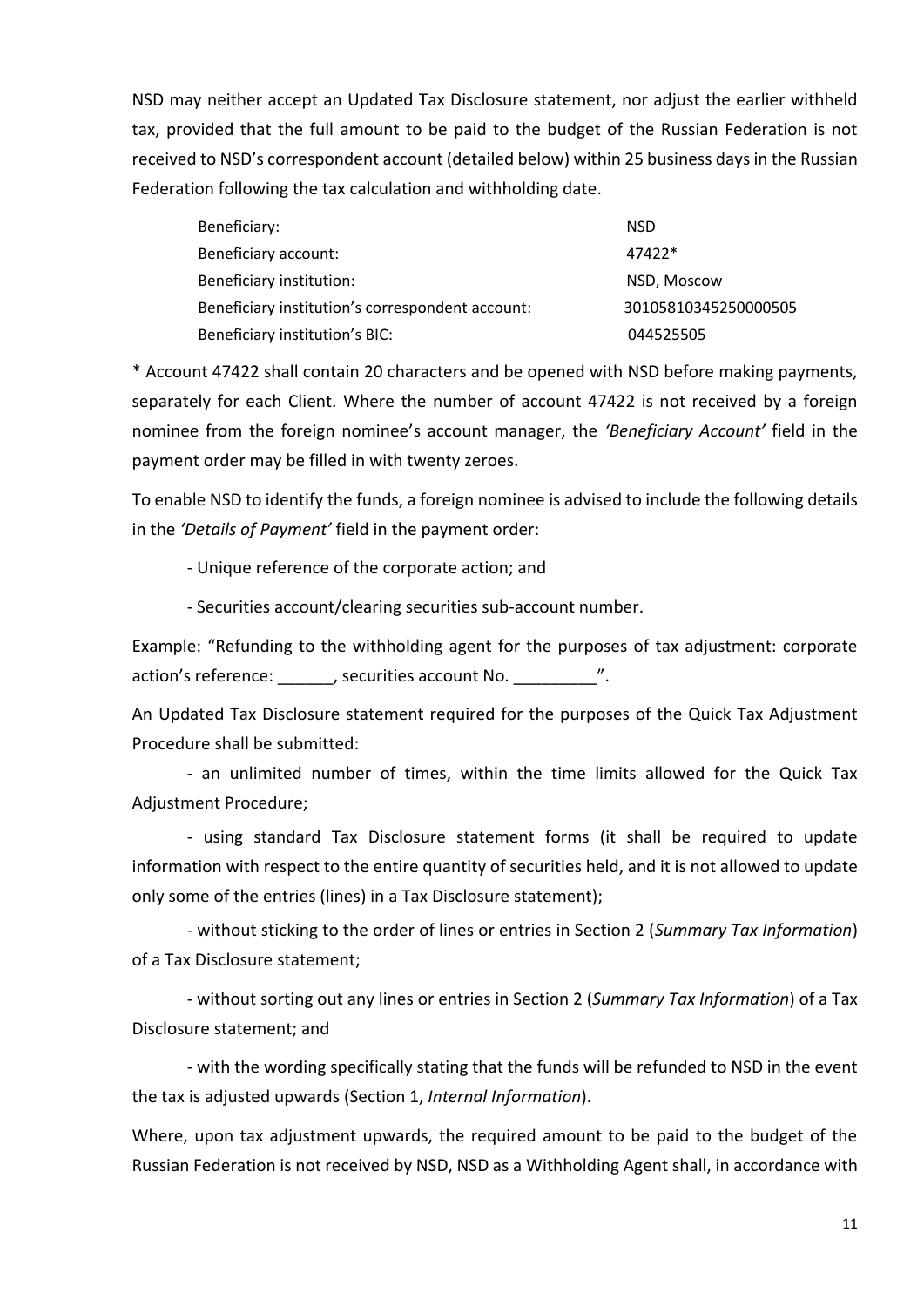clause 3 of article 24 of the Russian Tax Code, report the violation of the tax adjustment procedure and the tax underpayment to tax authorities of the Russian Federation.

No later than30<sup>th</sup> business day following the date on which the tax was withheld from the amount of income payable to the foreign nominee, NSD shall pay the tax amount to the budget of the Russian Federation.

#### **8. Tax Disclosure Statement Form**

#### **Section 1 – Internal Information**

The guidelines for completion of the fields in Section 1 (*Internal Information*) of a Tax Disclosure statement are available on NSD's official web site (in the *'Tax management'* section), in the description of Tax Disclosure.

#### **Section 2 – Summary Tax Information**

Section 2 of a Tax Disclosure statement (Form GF065) shall contain summary information required by article 214.6 or 310.1 of the Russian Tax Code. Section 2 shall be completed as follows:

The entries in a Tax Disclosure statement shall be numbered.

**"Jurisdiction"**. Summary information in a Tax Disclosure statement shall be broken down by tax jurisdiction, i.e. country of tax jurisdiction of disclosed individuals or legal entities. The code of the country and its name shall be specified in the appropriate fields of the Tax Disclosure statement "Jurisdiction Code" and "Jurisdiction Name". The name of the country may be specified either in Russian or in English. The list of country codes and names is available on NSD's official web site (in the *'Tax management'* section). There are exceptions to the summary Tax Disclosure requirement; these include the following Tax Disclosures:

#### A. Disclosure of International Organizations

For the purposes of applying tax benefits under DTTs for international organizations, the "Jurisdiction Code" field in a summary Tax Disclosure statement shall include the code provided for by NSD for certain international agreements regarding the status of such international organizations in the Russian Federation in the same list of country codes and names. In this case, the "Jurisdiction Name" field shall include the international organization's name.

#### B. Disclosure of Russian Organizations for Corporate Bonds

In the "Jurisdiction Name" field, in addition to the tax jurisdiction "Russian Federation", it shall be allowed to include the Russian taxpayer identification number (TIN) that identifies the relevant Russian organization, so that the Withholding Agent does not withhold tax on interest income paid on Russian bonds. In this case, the Russian organization shall be required to add the interest income on such securities to its income tax base under the Russian Tax Code.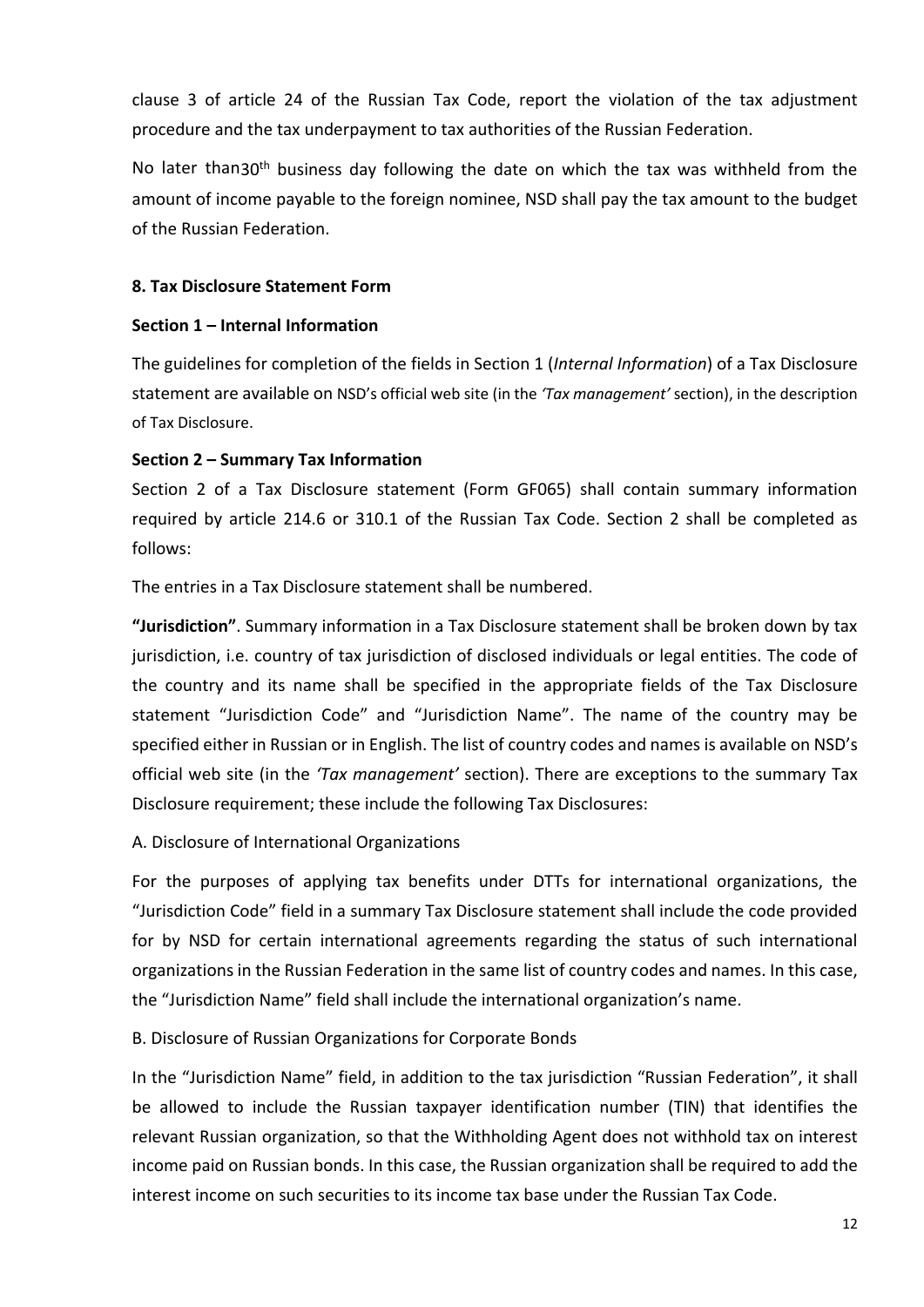In the field, you must specify the TIN block in the following format (14 symbols):

#### ИНН: XXXXXXXXXX or TIN: XXXXXXXXXX

The entire indicated TIN block from, directly, the name of the country of residence must be separated by at least one space, and follow the name of the country.

**"Attribute of a Legal Entity or Individual"**. In a Tax Disclosure statement, it shall be specified whether the relevant person is a legal entity or an individual, by reference to the relevant article of the Russian Tax Code. For individuals, it shall be required to specify article 214 of the Russian Tax Code, and for legal entities it shall be required to specify article 310. For international organizations, code 310 shall be used (being the number of the Russian Tax Code article that applies to legal entities).

**"Reference to the Provision for Application of Tax Privilege"**. The Russian Tax Code does not impose any restriction on specification by a taxpayer, in a Tax Disclosure statement, of any provision for application of tax privilege claimed by the taxpayer. Effective from 1 January 2016, a reference to the relevant provision of the Russian Tax Code or to the relevant provision of the relevant DTT shall be mandatory only if a tax privilege or tax exemption is claimed. For international organizations, it is advisable to agree upon a reference to provisions of international agreements with NSD well in advance, as the application of exemptions for such organizations, in most cases, requires pre-approval by the regulatory authority.

The Russian Tax Code imposes restrictions on application by a Withholding Agent of tax privileges provided for by the Russian Tax Code or DTTs in connection with payment of dividend income on Russian equities. With respect to dividend income on Russian equities, the Withholding Agent shall calculate and withhold tax on the basis of summary information at the tax rate determined by the Russian Tax Code or by the DTT of the Russian Federation, the application of which is not dependent on the interest in the share capital, or the amount of investment in the share capital, or the time period during which the equities were held.

The list of tax rates under DTTs of the Russian Federation and the list of tax rates under the Russian Tax Code, containing references to grounds for application of tax privilege and to the tax rates under the Russian Tax Code, respectively, are available on NSD's official web site (in the *'Tax management'* section).

# **"Quantity of Securities"**

The quantity of securities for a particular jurisdiction disclosed must be specified for each line in Section 2 (*Summary Tax Information*).

Where the quantity of securities is not specified in any line, the maximum 15% tax rate (for dividends) or the 30% penalty (protective) tax rate (for bonds) may be applied with respect to the securities that fall under such line in the Tax Disclosure statement.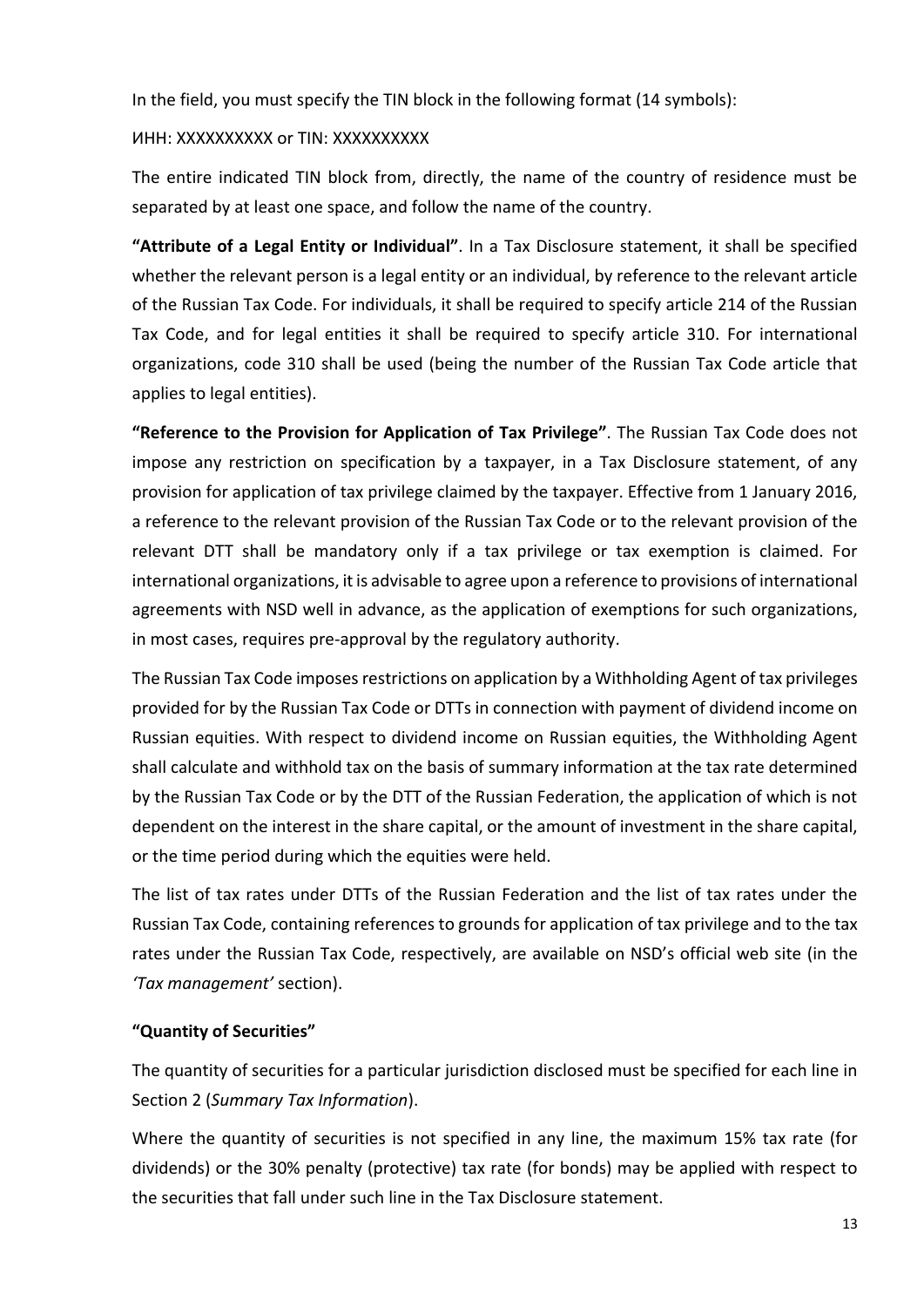## **"Claimed Tax Rate"**

It shall be allowed not to complete the field "Claimed Tax Rate" in a Tax Disclosure statement, as disclosure of the tax rate is not required by the Russian Tax Code. This optional field is included in a Tax Disclosure statement form in order to receive from a foreign nominee information on the tax rate claimed by the taxpayer.

However, this information may not be relied upon by the Withholding Agent when deciding which tax rate to apply. NSD as a Withholding Agent shall decide on the applicable tax rate in accordance with the Russian Federation laws, on the basis of the fields "Jurisdiction" and "Reference to the Provision for Application of Tax Privilege".

The tax rate claimed in a Tax Disclosure statement under the Russian Tax Code or a DTT may be replaced by the Withholding Agent. The amount overpaid due to the restrictions imposed by the Russian Tax Code on application of tax rates by Withholding Agents shall be refunded through tax authorities of the Russian Federation on the basis of a taxpayer's application.

The list of tax rates under DTTs of the Russian Federation and the list of tax rates under the Russian Tax Code are available on NSD's official web site (in the *'Tax management'* section).

The "Additional Flag" field may be used to specify tax disclosure.

## **Section 3 – Information on Securities with Undisclosed Jurisdiction**

Section 3 of a Tax Disclosure statement shall include the quantity of securities for which it is impossible to identify the jurisdiction of which the taxpayer is a resident, due to any reasons. With respect to income payable on the securities specified in this Section, the maximum tax rate of 15% or 30% will apply automatically.

# **9. Standard Procedure for Tax Refund through Tax Authorities of the Russian Federation**

The tax withheld on any income paid shall be refunded upon submission of the following documents:

For legal entities:

- $-$  A tax refund application in the form required by the federal executive authority in charge of tax supervision; and
- $-$  A certification that the relevant foreign organization was, as at the income payment date, a tax resident of a jurisdiction with which the Russian Federation has a DTT (such certification must be issued by a competent authority of such foreign jurisdiction).

For individuals:

- $-$  A tax refund application (in any form);
- A tax residency certificate (or other documents) issued and certified by a competent foreign authority authorized to issue such certificates.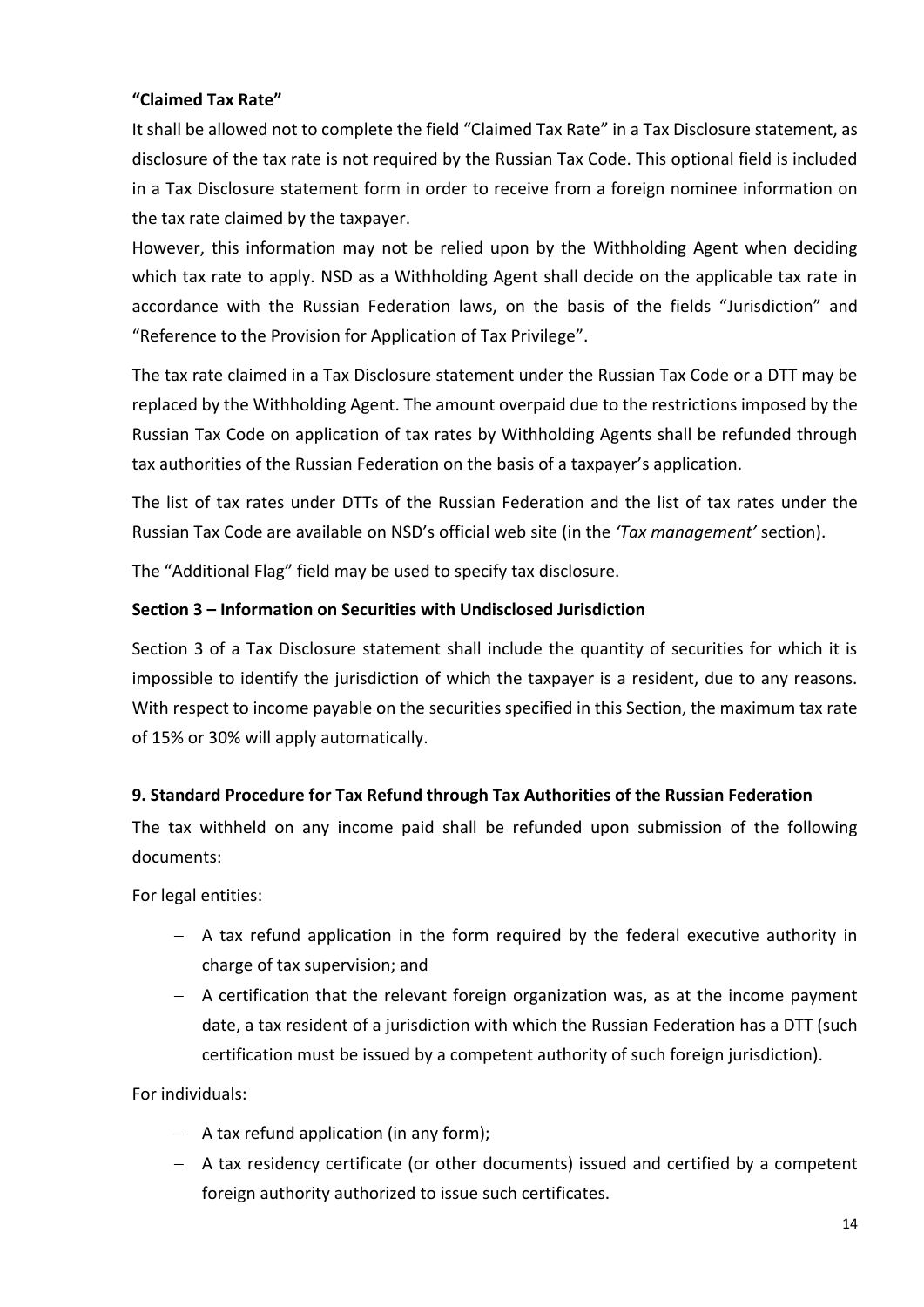For the purpose of refunding any tax withheld on the basis of summary information (updated summary information) under article 214.6 or 310.1 of the Russian Tax Code, the following documents shall be additionally submitted (both by legal entities and individuals) in accordance with article 312 of the Russian Tax Code:

- A document evidencing that, as at the date determined by the relevant Russian issuer's decision to pay income on the securities, the applicant was authorized to exercise the rights attached to such securities, or a document evidencing that, as at the said date, the rights to such securities were exercisable by a trustee on behalf of the applicant;
- A document evidencing the amount of income on the securities (including the securities held in trust on behalf of the applicant), as was actually paid to the applicant (or to the applicant's trustee);
- A document containing information on the depository (depositories) that, either directly or through third parties, remitted the amount of income on the securities to a foreign organization authorized, in accordance with the laws of the jurisdiction of its incorporation, to keep records of, and process the transfer of rights to, the securities, and that has been keeping records of the securities held by the applicant (or by the applicant's trustee);
- A document showing that, as at the date determined by the relevant Russian issuer's decision to pay income on the securities, the person authorized to exercise the rights attached to such securities, or the person on whose behalf the rights to such securities were exercisable by the trustee, complied with the additional terms and conditions provided for by the Russian Tax Code or by the relevant DTT of the Russian Federation, compliance with which is required to apply a reduced tax rate to the dividend income payable (or paid) (in the event of tax refund due to the application of a reduced tax rate).

It shall not be allowed to request any other documents in addition to the above.

Where any of the above documents is in a foreign language, tax authorities may request to have such document translated into Russian. The requirement for notarization and translation into Russian shall not apply to payment documents only.

An application for refund of taxes withheld in the Russian Federation and any other of the above documents shall be submitted by the relevant foreign income recipient to the tax authority with which the Withholding Agent is registered, within three years or one year following the end of the tax period in which the income was paid to the foreign organization or foreign individual, respectively.